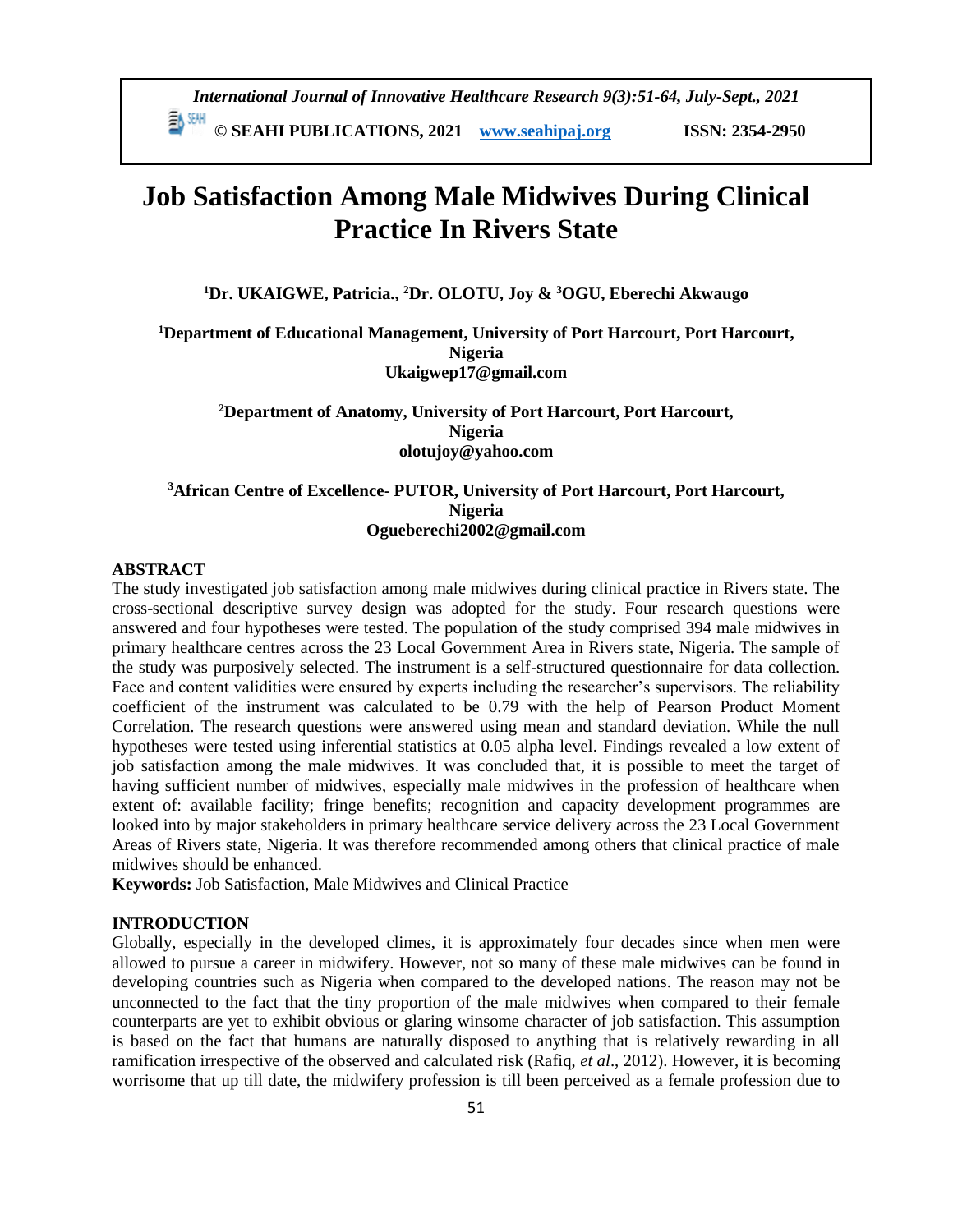the insignificant number of male midwives when compared to their female counterpart. Ordinarily, this wouldn't have been an issue but research has shown that there is an increasing demand for male midwives by both male and female patients in clinics across the world. The reason for this call is not far from the fact that most people, especially antenatal and postnatal women find it more satisfactory when being attended to by a well-trained male midwife when compared to the female midwife.

In assessing the factors surrounding the handful of male midwives as it relates to male midwives' job satisfaction in Nigeria, it is pertinent to examine what goes on during clinical practice. The fact remains that when the level of job satisfaction goes above average, more male midwives' acquaintance, old mates, friends and a host of indirect contacts will be motivated to pick up a career in this direction. This assumption is based on the ideology underlying Dunbar's social influence theory which averred that an individual is capable of influencing an average of a hundred and fifty persons (Ngabonzima, *et al*., 2020; Acedo-Carmona & Gomila, 2016).

So, it is expected that if, as at 40 years ago, Nigeria has just a certified male midwifery personnel and during clinical practice, it was a wonderful experience, such to say, for both the male midwifery personnel and those around him, then at the moment, with the Dunbar number theory, Nigeria should be having an estimate of 112, 500 male midwives at an average of 6 years turnout of university-certified male midwives. Although when compared to the disease burden in Nigeria, the number may not still be enough but at least, will be manageable and/or inspiring for upcoming generations of young men to look forward to male midwife as a career path Ngabonzima, *et al*., 2020; Acedo-Carmona, *et al*., 2016). Surprisingly, it has been documented that about 24% of the global disease burden is recorded in Africa with Nigeria having a lion share of over 40% of the 24%, but only 3% of the world's healthcare workforce can be found on the continent to tackle it (World Health Organization (WHO), 2018). It is not also news that Nigeria is a host to the largest human resources for healthcare on the African continent, hence, it was reported by WHO that out of the 3% human resources for healthcare on the African continent, 2.07% of these human resources for healthcare can be found in Nigeria.

Additionally, in the recent midwifery personnel statistics released by WHO, (2018) the total figure of midwifery personnel was put at 120, 870 which constitute an estimate of 0.67% of the 2.07% of the health workforce in Nigeria. Thus, there is more to meet the eye with regards to male midwives' job satisfaction in Nigeria and care is needed to be taken so as to forestall human resource crisis in healthcare delivery in Nigeria. This is in tandem with Eriki, *et al*. (2015) who emphasized that job satisfaction among male midwives has been unwholesomely impacted during clinical practice in Nigeria based on demeaning developments such as: insufficiently resourced and neglected healthcare systems; poor human resources planning; poor human resources management practices and structures; unsatisfactory working conditions characterized by heavy workloads; lack of professional autonomy; poor supervision and support; long working hours; unsafe workplaces; inadequate career structures; poor remuneration; poor access to needed supplies, tools and information; as well as, limited or no access to professional development opportunities.

Based on the foregoing, job satisfaction can be described as the extent at which working conditions meet global best practices in any given profession or occupation. In the context of this study, it can be referred to as a measurable phenomenon that portrays the extent at which male midwives are enthusiastic about their chosen career during training and clinical practice. In training, a good number of unexpected and non-conventional situations has been reported by Oyetunde and Nkwonta, (2014) to take place among male midwives such as: lack of standard instructional materials and poor school facilities; trainings are predominantly carried out in theory instead of the recommended pattern of 40% theory and a minimum of 50% practice; male midwives are hardly supervised during training; facilitators are not in touch with realities as it relates to the standard practice of midwifery, and there is a lack of training incentive. In practice: inadequate human capacity when compared to the workload, poor work-life integration, insufficient evidence based practice, poor response to updating knowledge, poor standard of midwives' register, lack of supportive working environment, and poor midwifery representation among board members of Nursing and Midwifery Council of Nigeria.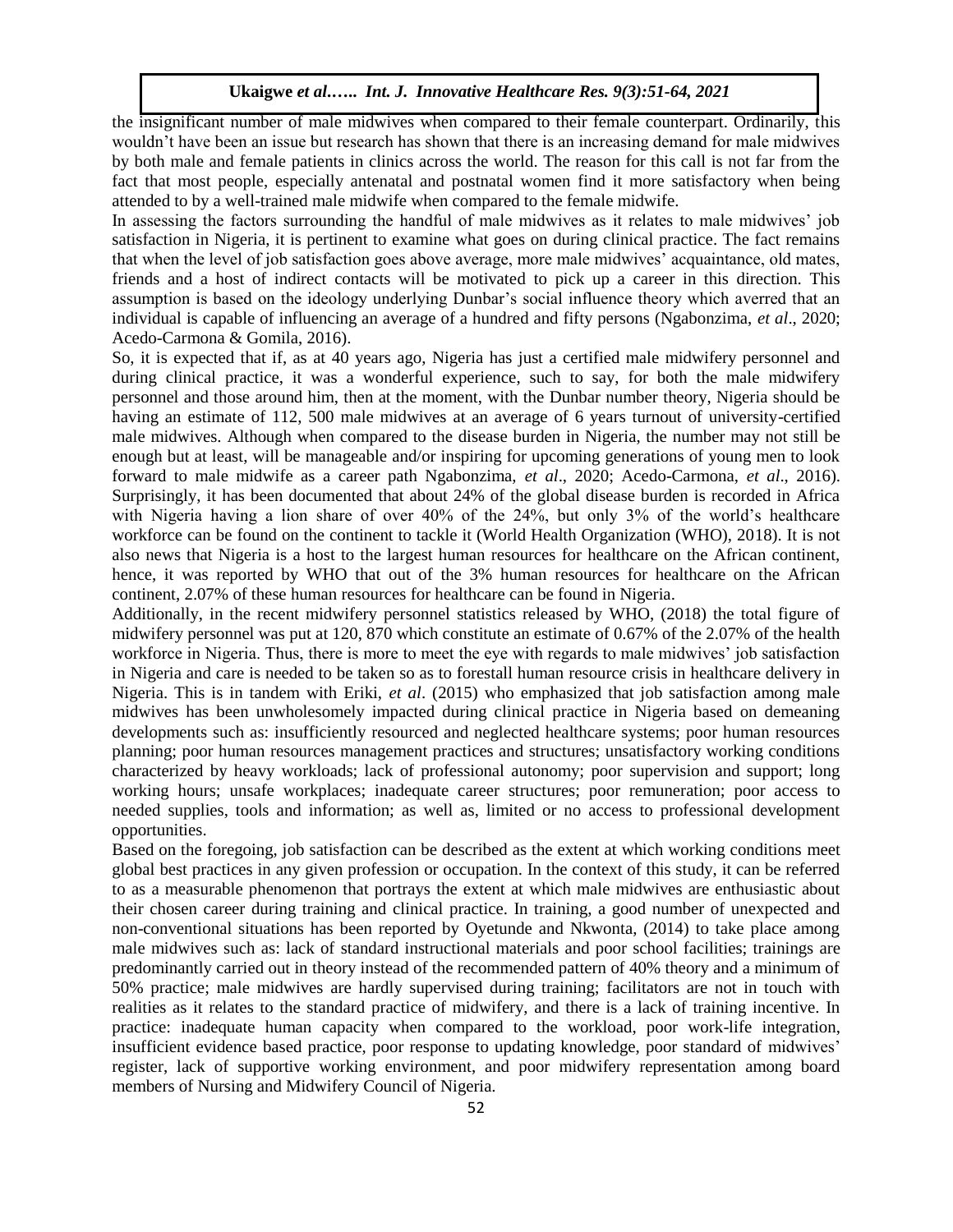Ambivalently, it can be contended that the foregoing is not different from what the female midwives are faced with, however, female midwifery is an age-long practice and the introduction of standards has been perceived as added advantage. Unlike female midwifery, the male midwifery as a profession is not gender-pronounced. There are natural tendencies that the female midwives have that are uncommon among men that are untrained as midwives (Kantrowitz‐Gordon, *et al*., 2014). Midwifery is generally perceived as a profession of nurture and human face which to most women, especially in Nigeria, these characteristics are in-born or inherent irrespective of the environment they find themselves. However, these characteristics are rare among men and therefore can only be imbibed when the right knowledge and environment are provided (Abdulqadir, 2018). It is based on these available facts that the researcher intends to find out the current reality on ground with regards to how male midwives in some parts of Nigeria are faring with their job. This quest is in the light of bridging the gap of inadequate knowledge on the capacity and working conditions of male midwives in a multiethnic and highly diverse society such as Rivers state in Nigeria.

## **Statement of the Problem**

There is a noticeable gap in job satisfaction among male midwives in Nigeria due to the observed handful of male midwives when compared to their female counterpart. In the WHO report on the figures of midwifery personnel in 2016 and 2018, there is an evidence of 14% decline among male midwives. Most researchers have tagged this decline as a result of both brain drain and job attrition. It is also important to note that the male midwives are second to the female midwives in terms of population with wide margin having the same job roles and responsibility, hence, the male midwives may be facing a tough time acclimatizing with the status quo. However, there is an insignificant empirical work in this direction. This is the crux of this research.

On this note, the researcher is motivated on ascertaining how maintaining the status quo in midwife practice coupled with handful of male midwives have impacted job satisfaction among male midwives in Nigeria. The researcher is specifically bothered on how this situation has affected the job satisfaction of male midwifery personnel that are practicing in primary health centres in Rivers state, Nigeria. Put differently, the researcher wants to empirically fathom the definition of job satisfaction among male midwives during clinical practice in Rivers state.

#### **Aim and Objectives of the Study**

This study is aimed at investigating job satisfaction among male midwives during clinical practice in Rivers state, Nigeria. Specifically, the objectives are to:

- 1. ascertain the extent the available facility enhances job satisfaction of male midwives during clinical practice in primary healthcare centres in the urban and rural areas of Rivers state, Nigeria.
- 2. examine the extent fringe benefits enhance job satisfaction of male midwives during clinical practice in primary healthcare centres in the urban and rural areas of Rivers state, Nigeria.
- 3. find out the extent of male midwives' recognition during clinical practice enhance job satisfaction in primary healthcare centres in the urban and rural areas of Rivers state, Nigeria.
- 4. determine the extent capacity development programme enhance job satisfaction among male midwives during clinical practice in primary healthcare centres in the urban and rural areas of Rivers state, Nigeria.

# **Research Questions**

The following research questions guided the study.

- 1. To what extent does the available facility enhance job satisfaction of male midwives during clinical practice in primary healthcare centres in the urban and rural areas of Rivers state, Nigeria?
- 2. To what extent has fringe benefits enhanced job satisfaction among male midwives during clinical practice in primary healthcare centres in the urban and rural areas of Rivers state, Nigeria?
- 3. To what extent has recognition enhanced job satisfaction among male midwives during clinical practice in primary healthcare centres in the urban and rural areas of Rivers state, Nigeria?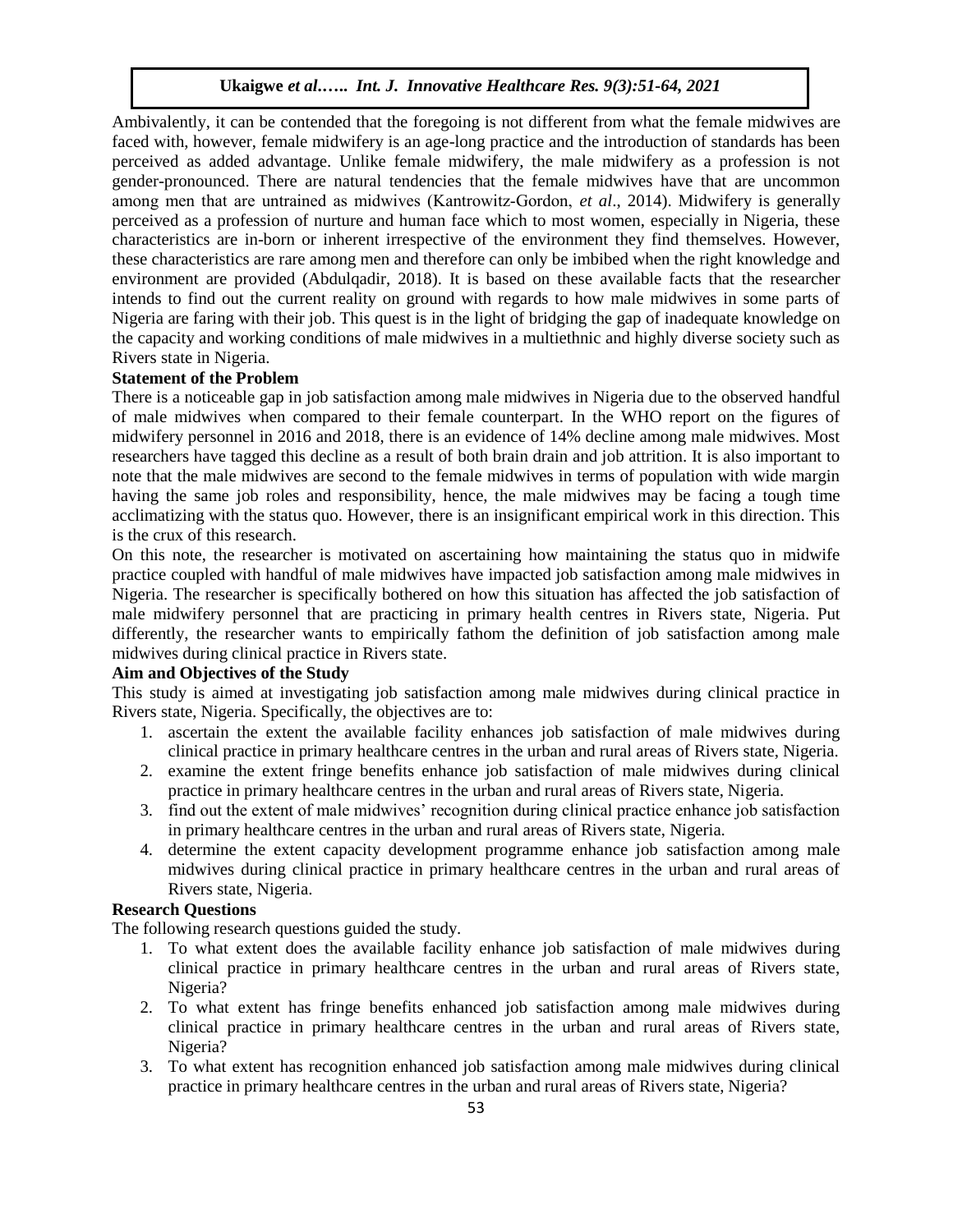4. To what extent has capacity development programme enhanced job satisfaction among male midwives during clinical practice in primary healthcare centres in the urban and rural areas of Rivers state, Nigeria?

# **Hypotheses**

The following four (4) null hypotheses were formulated and tested at 0.05 level of significance.

- 1. There will be no significant difference in the extent of satisfaction of the job requirement of male midwives during clinical practice in primary healthcare centres in the urban and rural areas of Rivers state, Nigeria with respect to available facility.
- 2. There will be no significant difference in the extent of job satisfaction among male midwives during clinical practice in primary healthcare centres in the urban and rural areas of Rivers state, Nigeria with respect to fringe benefits.
- 3. There will be no significant difference in the extent of job satisfaction among male midwives during clinical practice in primary healthcare centres in the urban and rural areas of Rivers state, Nigeria with respect to recognition.
- 4. There will be no significant difference in the extent of job satisfaction among male midwives during clinical practice in primary healthcare centres in the urban and rural areas of Rivers state, Nigeria with respect to capacity development programme.

## **METHODOLOGY**

The study adopted cross-sectional descriptive survey design. The study was carried out in primary health care centres in the 23 Local Government Area of Rivers state. The sample of 394 male midwives was purposively selected. The study adopted a self-structured instrument titled "Job Satisfaction among Male Midwives during Clinical Practice in Rivers State Questionnaire" (JSMMCPRSQ). The instrument was validated by the researcher's supervisor, and other experts in School of Public Health and Toxicological Research, Africa Centre of Excellence, University of Port Harcourt. The test-retest reliability method was employed to determine the reliability of the instruments, a group of 10 male midwives in selected primary healthcare centres in Rivers state was randomly picked with the help of their coordinators within intervals of two weeks. The reliability index of 0.79 was obtained using Pearson's Product Moment Correlation coefficient (PPMC). A total of 394 copies of questionnaire were administered out of which 221 were retrieved indicating 56.09 per cent return rate. The research questions were answered using mean, standard deviation and charts. The mean of 2.5 was used as the criterion mean, while the hypotheses was tested using z-test statistics.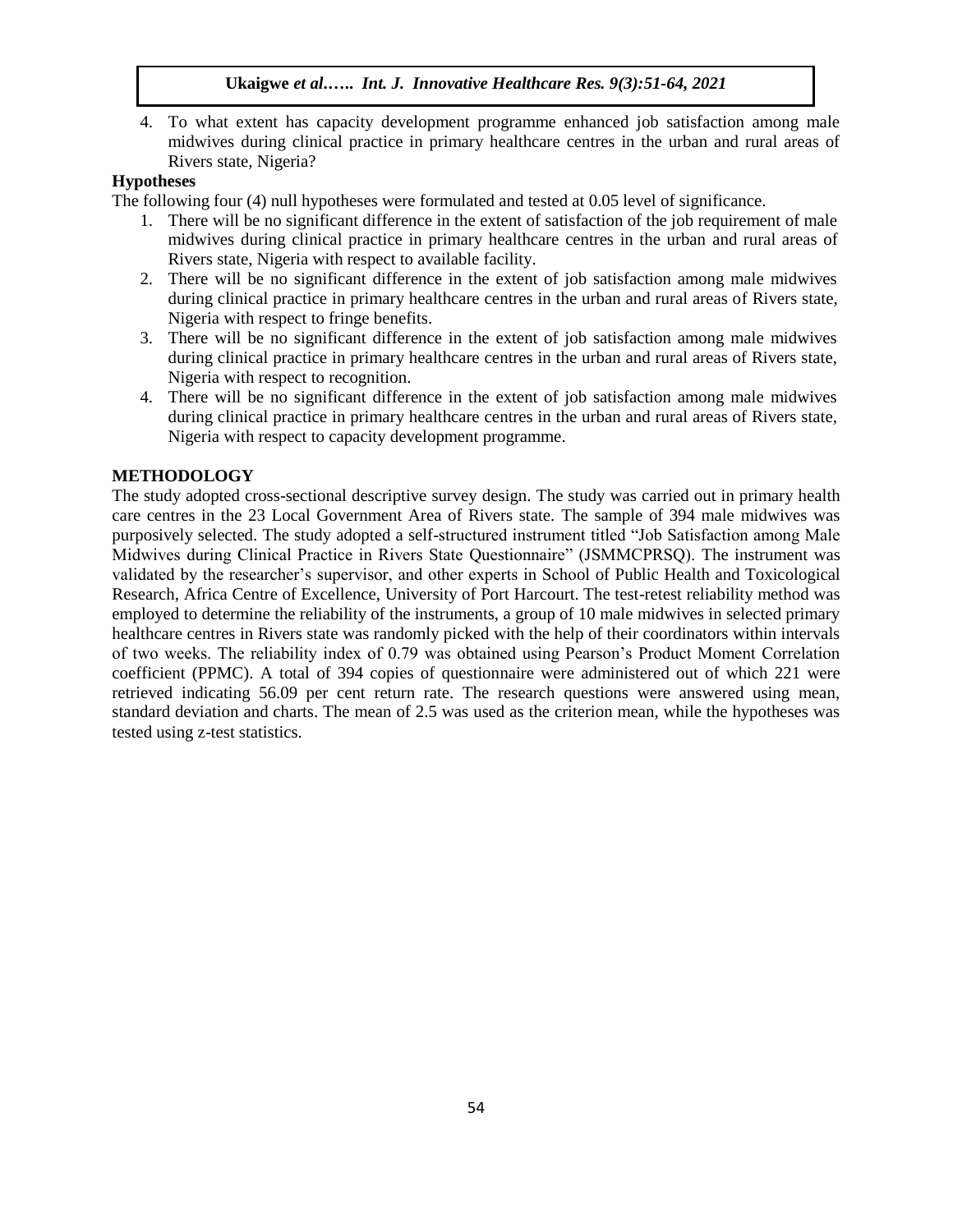# **RESULTS**

## **Answers to Research Questions**

Research Question 1: *To what extent does the available facility satisfy the job requirement of male midwives during clinical practice in primary healthcare centres in the urban and rural areas of Rivers state, Nigeria?*

**Table 1: Weighted mean scores and standard deviation on the extent of facility availability in the job requirement satisfaction of male midwives during clinical practice in primary healthcare centres in the urban and rural areas of Rivers state, Nigeria.**

| S/N             | <b>Items</b>                                                                                 | <b>Urban</b><br><b>Respondents</b><br>(143)<br><b>Mean</b> | Sd   | <b>Rural</b><br><b>Respondents</b><br>(78)<br><b>Mean</b> | Sd   | <b>Mean</b><br><b>Set</b> | <b>Decision</b> |
|-----------------|----------------------------------------------------------------------------------------------|------------------------------------------------------------|------|-----------------------------------------------------------|------|---------------------------|-----------------|
| $\overline{1}$  | WASH (Water, Sanitation and<br>Hygiene) facility during clinical<br>practice.                | (2.5)<br>2.68                                              | 1.64 | (2.5)<br>2.51                                             | 1.58 | (2.5)<br>2.60             | Agreed          |
| 2               | Access to resuscitation protocol<br>during clinical practice.                                | 2.52                                                       | 1.59 | 2.51                                                      | 1.58 | 2.52                      | Agreed          |
| 3               | Access to suction machines<br>during clinical practice.                                      | 2.45                                                       | 1.57 | 2.02                                                      | 1.42 | 2.24                      | Disagreed       |
| $\overline{4}$  | Access to functional newborn-<br>specific bag and masks during<br>clinical practice.         | 2.51                                                       | 1.58 | 2.48                                                      | 1.57 | 2.50                      | Agreed          |
| $5\overline{)}$ | Availability<br>of<br>Personal<br>Protective Equipment<br>(PPE)<br>during clinical practice. | 2.51                                                       | 1.58 | 2.42                                                      | 1.56 | 2.47                      | Disagreed       |
| 6               | Quality of available PPE during<br>clinical practice.                                        | 2.37                                                       | 1.54 | 2.20                                                      | 1.48 | 2.29                      | Disagreed       |
| $\overline{7}$  | Access to drum pads during<br>clinical practice.                                             | 2.51                                                       | 1.58 | 2.18                                                      | 1.48 | 2.35                      | Disagreed       |
| 8               | Access to 2% Xylocaine during<br>clinical practice.                                          | 2.54                                                       | 1.59 | 2.50                                                      | 1.58 | 2.52                      | Agreed          |
| 9               | Access to gestation calculator<br>during clinical practice.                                  | 2.47                                                       | 1.57 | 2.46                                                      | 1.57 | 2.47                      | Disagreed       |
|                 | <b>Cluster Mean and Standard</b><br><b>Deviation</b>                                         | 2.51                                                       | 1.58 | 2.36                                                      | 1.54 | 2.44                      |                 |

Source: Field data, 2021.

Results in Table 1 showed the mean and standard deviation statistics on the extent of facility availability in the job requirement satisfaction of male midwives during clinical practice in primary healthcare centres in the urban and rural areas of Rivers state, Nigeria. The mean scores of the respondents showed that they agreed on items 1, 2, 4 and 8 in the Table with individual mean set scores greater than the criterion mean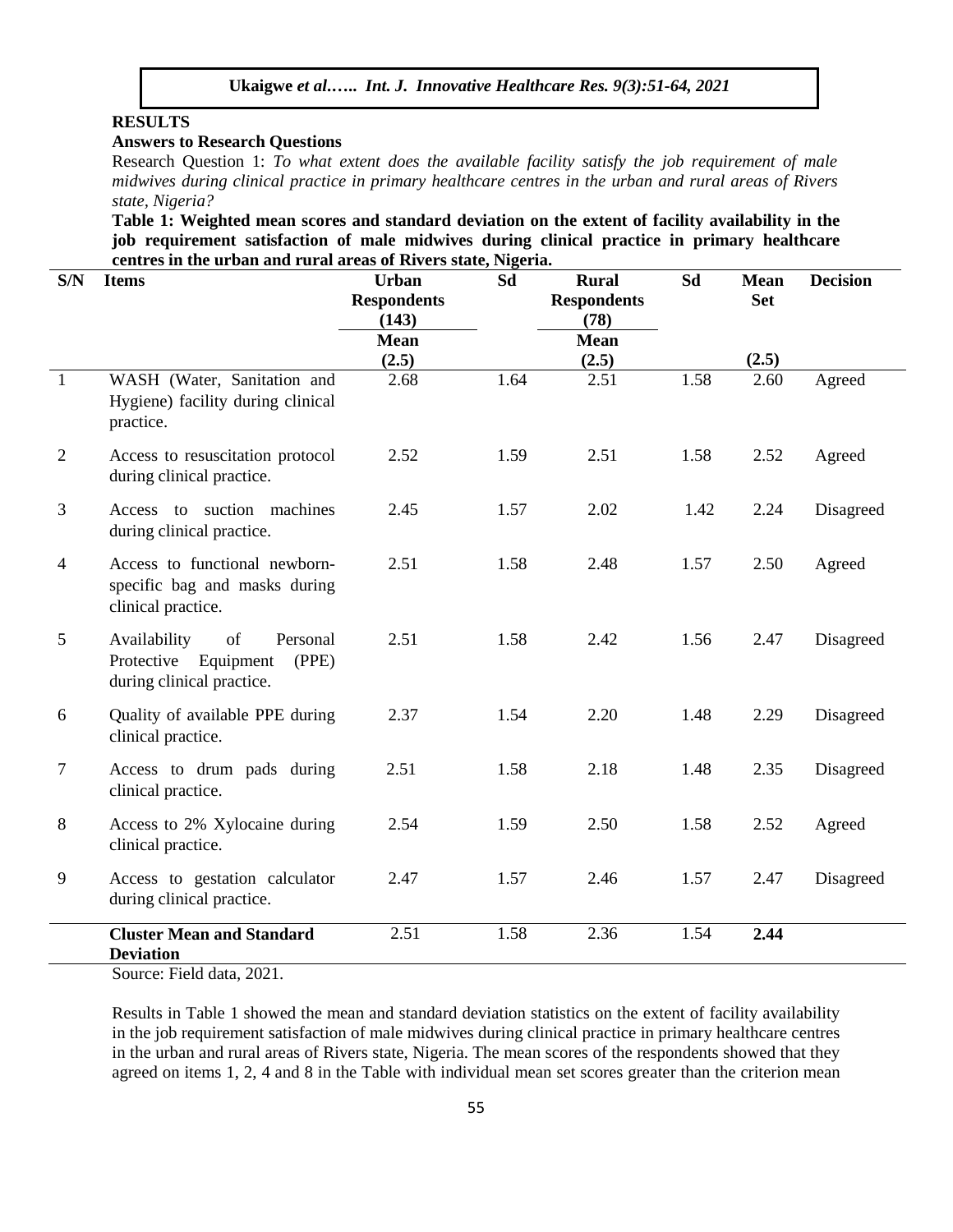score of 2.5. The cluster mean scores of 2.51 and 2.36 were calculated for urban and rural respondents respectively. The cluster mean set score of 2.44 showed that respondents agreed on low extent of facility availability in the job requirement satisfaction of male midwives during clinical practice in primary healthcare centres in the urban and rural areas of Rivers state, Nigeria. This is shown in the figure below.



Research Question 2: *To what extent do fringe benefits determine job satisfaction among male midwives during clinical practice in primary healthcare centres in the urban and rural areas of Rivers state, Nigeria?* **Table 2: Weighted mean scores and standard deviation on the extent of fringe benefits as a determinant of job satisfaction among male midwives during clinical practice in primary healthcare centres in the urban and** 

|     | rural areas of Rivers state, Nigeria.                           |                                             |      |                                     |      |                    |                 |
|-----|-----------------------------------------------------------------|---------------------------------------------|------|-------------------------------------|------|--------------------|-----------------|
| S/N | <b>Items</b>                                                    | <b>Urban</b><br><b>Respondents</b><br>(143) | Sd   | Rural<br><b>Respondents</b><br>(78) | Sd   | Mean<br><b>Set</b> | <b>Decision</b> |
|     |                                                                 | <b>Mean</b>                                 |      | <b>Mean</b>                         |      |                    |                 |
|     |                                                                 | (2.5)                                       |      | (2.5)                               |      | (2.5)              |                 |
| 10  | during<br>allowance<br>clinical<br>risk<br>Your<br>practice.    | 2.46                                        | 1.57 | 2.28                                | 1.51 | 1.78               | Disagreed       |
| 11  | Your accommodation allowance during<br>clinical practice.       | 2.39                                        | 1.55 | 2.51                                | 1.58 | 2.38               | Disagreed       |
| 12  | Your location allowance during clinical<br>practice.            | 2.40                                        | 1.55 | 2.54                                | 1.59 | 2.53               | Agreed          |
| 13  | Your qualification allowance<br>during<br>clinical practice.    | 2.58                                        | 1.61 | 2.36                                | 1.54 | 2.52               | Agreed          |
| 14  | Your annual leave entitlements during<br>clinical practice.     | 2.53                                        | 1.59 | 2.43                                | 1.56 | 2.60               | Agreed          |
| 15  | Your salary for the past 12 months during<br>clinical practice. | 2.51                                        | 1.58 | 2.55                                | 1.60 | 2.62               | Agreed          |
|     | <b>Cluster Mean and Standard Deviation</b>                      | 2.48                                        | 1.57 | 2.45                                | 1.57 | 2.47               |                 |
|     | Source: Field data, 2021                                        |                                             |      |                                     |      |                    |                 |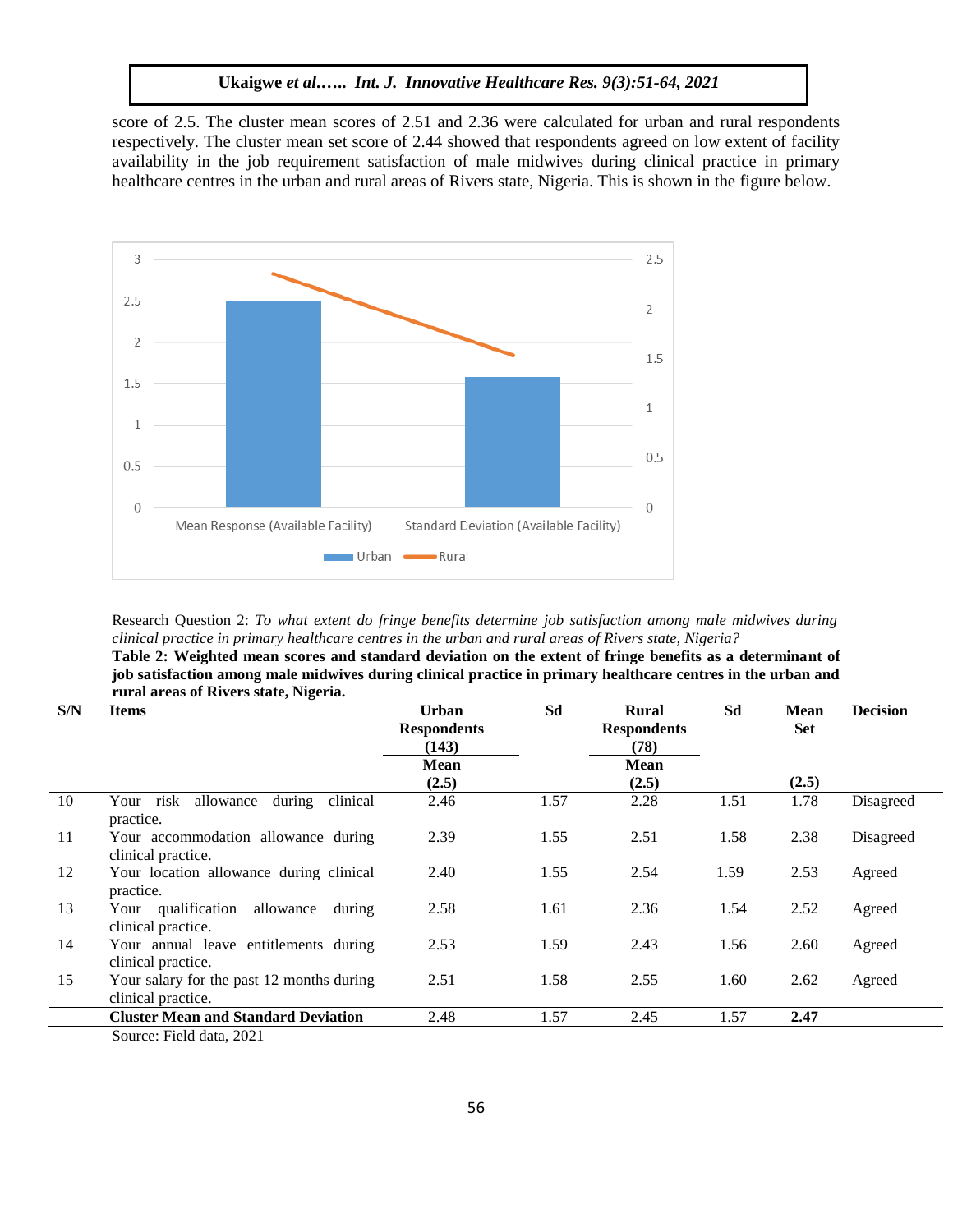Results in Table 2 showed the mean and standard deviation statistics on the extent of fringe benefits as a determinant of job satisfaction among male midwives during clinical practice in primary healthcare centres in the urban and rural areas of Rivers state, Nigeria. The mean scores of the respondents showed that they agreed on items 12 to 15 in the Table with individual mean set scores greater than the criterion mean score of 2.5. The cluster mean scores of 2.48 and 2.45 were calculated for urban and rural respondents respectively. Thus, the cluster mean set score of 2.47 showed that respondents agreed on low extent of satisfaction with the available fringe benefits during clinical practice in primary healthcare centres in the urban and rural areas of Rivers state, Nigeria. This is shown in the figure below



**Research Question 3**: *To what extent has recognition determine job satisfaction among male midwives during clinical practice in primary healthcare centres in the urban and rural areas of Rivers state, Nigeria?*

**Table 3: Weighted mean scores and standard deviation on the extent of recognition as a determinant of job satisfaction among male midwives during clinical practice in primary healthcare centres in the urban and rural areas of Rivers state, Nigeria.**

| S/N | <b>Items</b>                                                                     | <b>Urban</b>                | Sd   | <b>Rural</b>         | Sd   | <b>Mean Set</b> | <b>Decision</b> |
|-----|----------------------------------------------------------------------------------|-----------------------------|------|----------------------|------|-----------------|-----------------|
|     |                                                                                  | <b>Respondents</b><br>(143) |      | <b>Respondents</b>   |      |                 |                 |
|     |                                                                                  | Mean $(2.5)$                |      | (78)<br>Mean $(2.5)$ |      | (2.5)           |                 |
| 16  | The role of childbirth<br>preparation                                            | 2.23                        | 1.49 | 2.05                 | 1.43 | 2.14            | Disagreed       |
|     | classes                                                                          |                             |      |                      |      |                 |                 |
| 17  | Working with other health professionals<br>during clinical practice.             | 2.56                        | 1.60 | 2.58                 | 1.61 | 2.57            | Agreed          |
| 18  | The role of carrying out screening tests<br>during clinical practice.            | 2.56                        | 1.60 | 2.51                 | 1.58 | 2.54            | Agreed          |
| 19  | The role of assisting women in labour<br>during clinical practice.               | 2.15                        | 1.47 | 1.78                 | 1.33 | 1.97            | Disagreed       |
| 20  | The role of providing emotional support<br>to patients during clinical practice. | 2.44                        | 1.56 | 2.51                 | 1.58 | 2.48            | Disagreed       |
| 21  | The role of examining pregnant women<br>during clinical practice.                | 2.32                        | 1.52 | 1.67                 | 1.29 | 2.00            | Disagreed       |
| 22  | The role of monitoring pregnant women<br>during clinical practice                | 2.25                        | 1.50 | 2.55                 | 1.60 | 2.40            | Disagreed       |
| 23  | The role of assessing care requirements<br>during clinical practice.             | 2.44                        | 1.56 | 2.23                 | 1.49 | 2.34            | Disagreed       |
| 24  | The role of supporting vulnerable<br>families during clinical practice.          | 2.63                        | 1.62 | 2.98                 | 1.73 | 2.81            | Agreed          |
| 25  | The role of antenatal documentation<br>during clinical practice.                 | 2.78                        | 1.67 | 2.60                 | 1.61 | 2.69            | Agreed          |
|     | <b>Cluster Mean and Standard</b>                                                 | 2.44                        | 1.56 | 2.35                 | 1.53 | 2.40            |                 |
|     | <b>Deviation</b>                                                                 |                             |      |                      |      |                 |                 |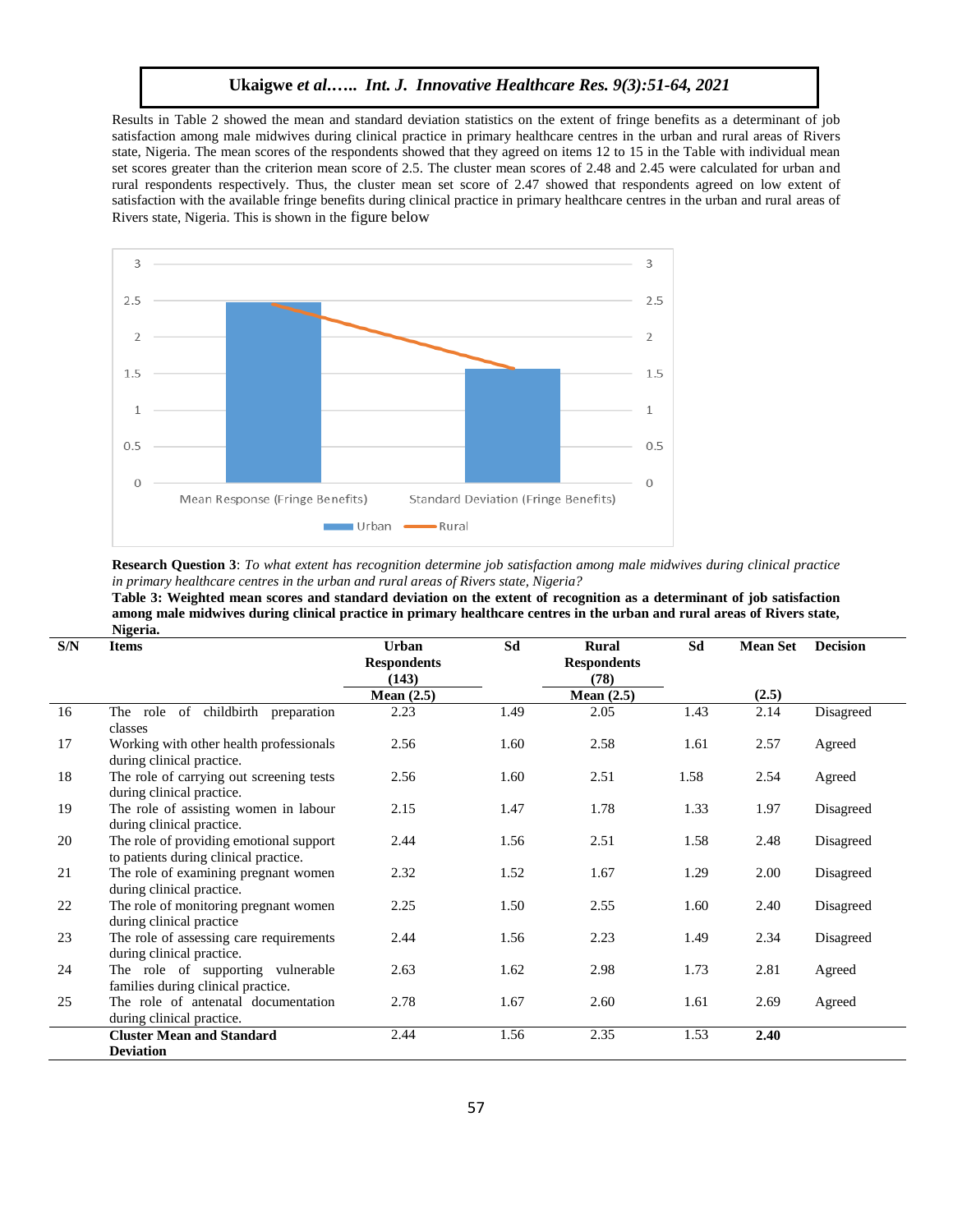Results in Table 3 showed the mean and standard deviation statistics on the extent of recognition as a determinant of job satisfaction among male midwives during clinical practice in primary healthcare centres in the urban and rural areas of Rivers state, Nigeria. The mean scores of the respondents showed that they agreed on items 17, 18, 24 and 25 in the Table with individual mean set scores greater than the criterion mean score of 2.5. The cluster mean scores of 2.44 and 2.35 were calculated for urban and rural respondents respectively. However, the cluster mean set score of 2.40 showed that the respondents agreed on low extent of job satisfaction with respect to low level of recognition during clinical practice in primary healthcare centres in the urban and rural areas of Rivers state, Nigeria. This is shown in the figure below;



**Research Question 4:** *To what extent has capacity development programme determine job satisfaction among male midwives during clinical practice in primary healthcare centres in the urban and rural areas of Rivers state, Nigeria?*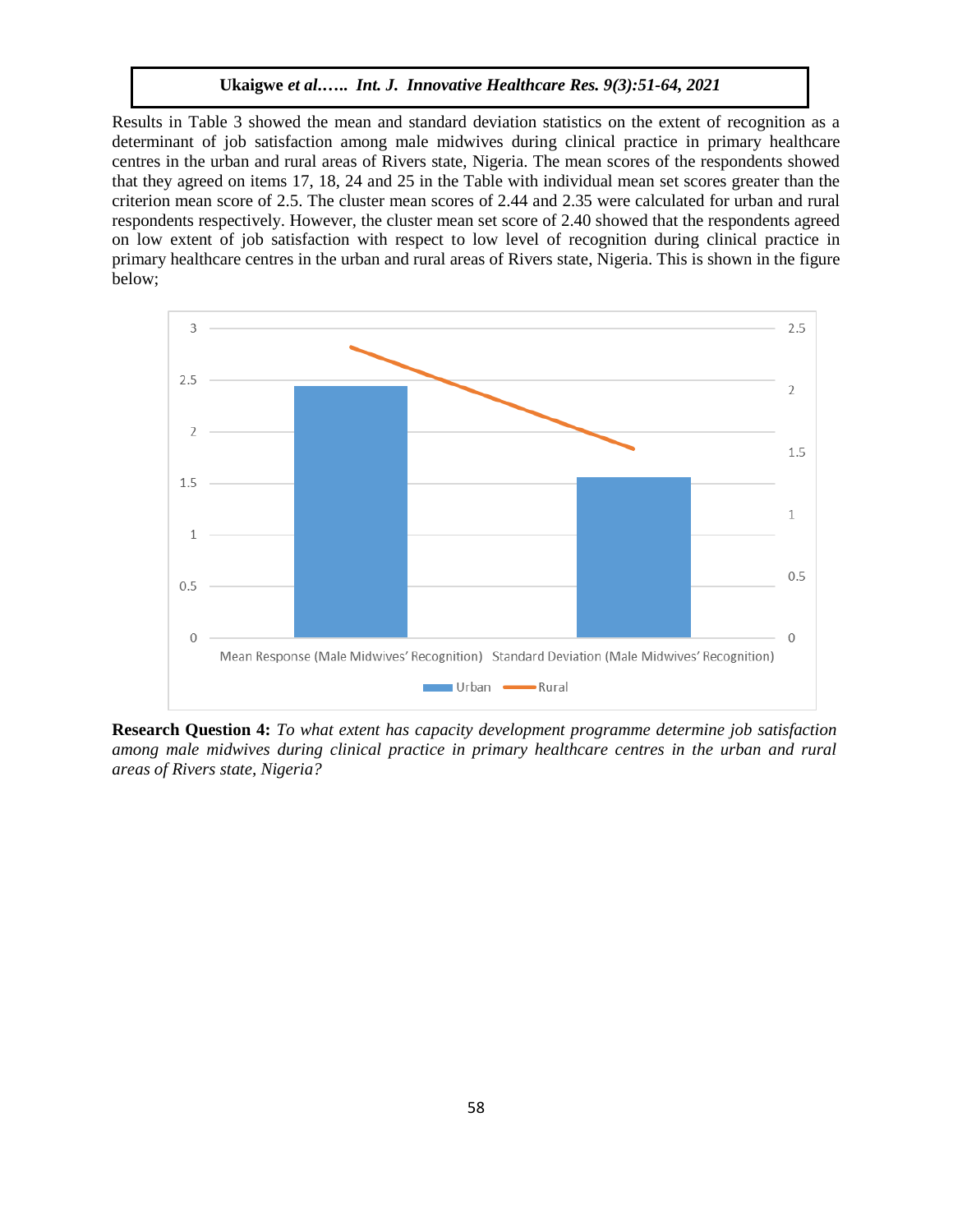**Table 4: Weighted mean scores and standard deviation on the extent of capacity development programme as a determinant of job satisfaction among male midwives during clinical practice in primary healthcare centres in the urban and rural areas of Rivers state, Nigeria**

| S/N | <b>Items</b>                                                      | Urban<br><b>Respondents</b><br>(143) | Sd   | <b>Rural</b><br><b>Respondents</b><br>(78) | Sd   | <b>Mean</b><br><b>Set</b> | <b>Decision</b> |
|-----|-------------------------------------------------------------------|--------------------------------------|------|--------------------------------------------|------|---------------------------|-----------------|
|     |                                                                   | <b>Mean</b>                          |      | <b>Mean</b>                                |      |                           |                 |
|     |                                                                   | (2.5)                                |      | (2.5)                                      |      | (2.5)                     |                 |
| 26  | In-service training during<br>clinical practice                   | 2.66                                 | 1.63 | 2.58                                       | 1.61 | 2.62                      | Agreed          |
| 27  | Net-based mentorship<br>programme during clinical<br>practice     | 2.30                                 | 1.52 | 2.07                                       | 1.44 | 2.19                      | Disagreed       |
| 28  | Face-to-face mentorship<br>programme during clinical<br>practice. | 2.53                                 | 1.59 | 2.58                                       | 1.61 | 2.56                      | Agreed          |
| 29  | Workshops during clinical<br>practice                             | 2.56                                 | 1.60 | 2.48                                       | 1.57 | 2.52                      | Agreed          |
| 30  | Seminars during clinical practice                                 | 2.52                                 | 1.59 | 2.35                                       | 1.53 | 2.44                      | Disagreed       |
|     | <b>Cluster Mean and Standard</b><br><b>Deviation</b>              | 2.51                                 | 1.58 | 2.41                                       | 1.55 | 2.46                      |                 |
|     | $\Gamma_{\alpha\alpha\beta\alpha}$ , Eight data $2021$            |                                      |      |                                            |      |                           |                 |

Source: Field data, 2021

**.**

Results in Table 7 showed the mean and standard deviation statistics on the extent of capacity development programme as a determinant of job satisfaction among male midwives during clinical practice in primary healthcare centres in the urban and rural areas of Rivers state, Nigeria. The mean scores of the respondents showed that they agreed on items 26, 28 and 29 in the Table with individual mean set scores greater than the criterion mean score of 2.5. The cluster mean scores of 2.51 and 2.41 were calculated for urban and rural respondents respectively. Hence, the cluster mean set score of 2.46 showed that the respondents agreed on low extent of job satisfaction with respect to inadequate capacity development programme during clinical practice in primary healthcare centres in the urban and rural areas of Rivers state, Nigeria. This is shown in the figure below;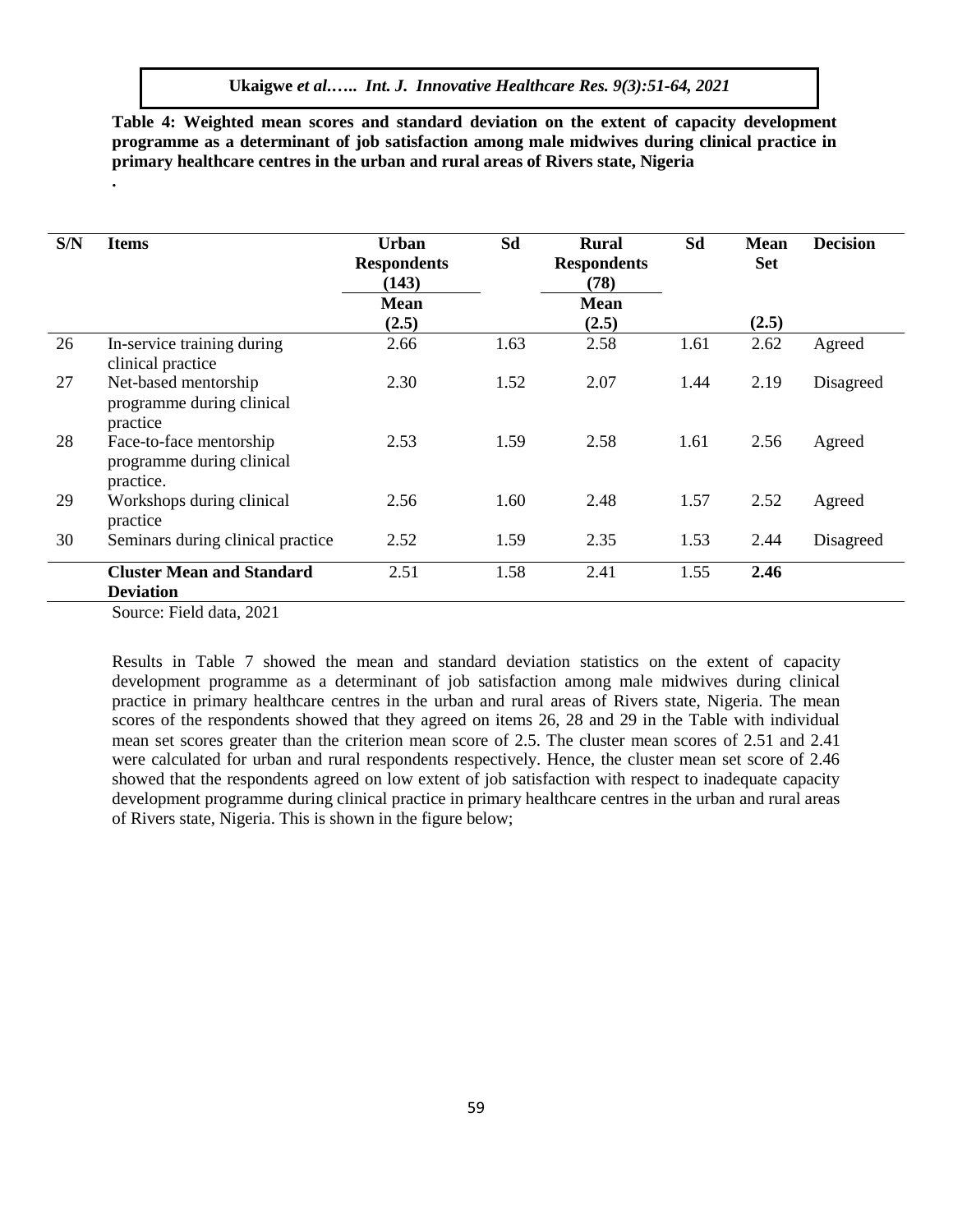$\overline{3}$  $\overline{3}$ 2.5 2.5  $\overline{\phantom{a}}$  $\overline{2}$ 1.5 1.5  $\mathbf{1}$  $\mathbf{1}$  $0.5$  $0.5$  $\overline{0}$  $\overline{0}$ Mean Response (Capacity Development Programmes) **Standard Deviation (Capacity Development** Programmes)  $Urban =$ -Rural

#### **Test of Hypotheses**

**Hypotheses 1:** There will be no significant difference in the extent of satisfaction of the job requirement of male midwives during clinical practice in primary healthcare centres in the urban and rural areas of Rivers state, Nigeria with respect to available facility.

**Table 5: z-test analysis of the significant difference between the mean statistics on the extent of satisfaction of the job requirement of male midwives during clinical practice in primary healthcare centres in the urban and rural areas of Rivers state, Nigeria with respect to available facility.**

| <b>Status</b>      | N   | -<br>$\mathcal{X}$ | Sd   | Df  | z-cal | z-crit<br>value | <b>Decision</b> |
|--------------------|-----|--------------------|------|-----|-------|-----------------|-----------------|
| Urban Areas        | 143 | 2.51               | 1.58 | 219 | 2.05  | 1.96            | Significant     |
| <b>Rural Areas</b> | 78  | 2.36               | 1.54 |     |       |                 | difference      |

Source: field work (2021)

Results in Table 5 revealed that male midwives' extent of satisfaction of the job requirement during clinical practice in primary healthcare centres in the urban areas of Rivers state have mean and standard deviation scores of 2.51 and 1.58 respectively while those in the rural areas have mean and standard deviation scores of 2.36 and 1.54 respectively. With a degree of freedom of 219, the calculated z-test value of 2.05 was higher than the critical z-test value of 1.96. Therefore, the null hypothesis was not retained. It implies that there is a significant difference between the mean statistics in the extent of satisfaction of the job requirement of male midwives during clinical practice in primary healthcare centres in the urban and rural areas of Rivers state, Nigeria with respect to available facility.

**Hypotheses 2**: There will be no significant difference in the extent of job satisfaction among male midwives during clinical practice in primary healthcare centres in the urban and rural areas of Rivers state, Nigeria with respect to fringe benefits.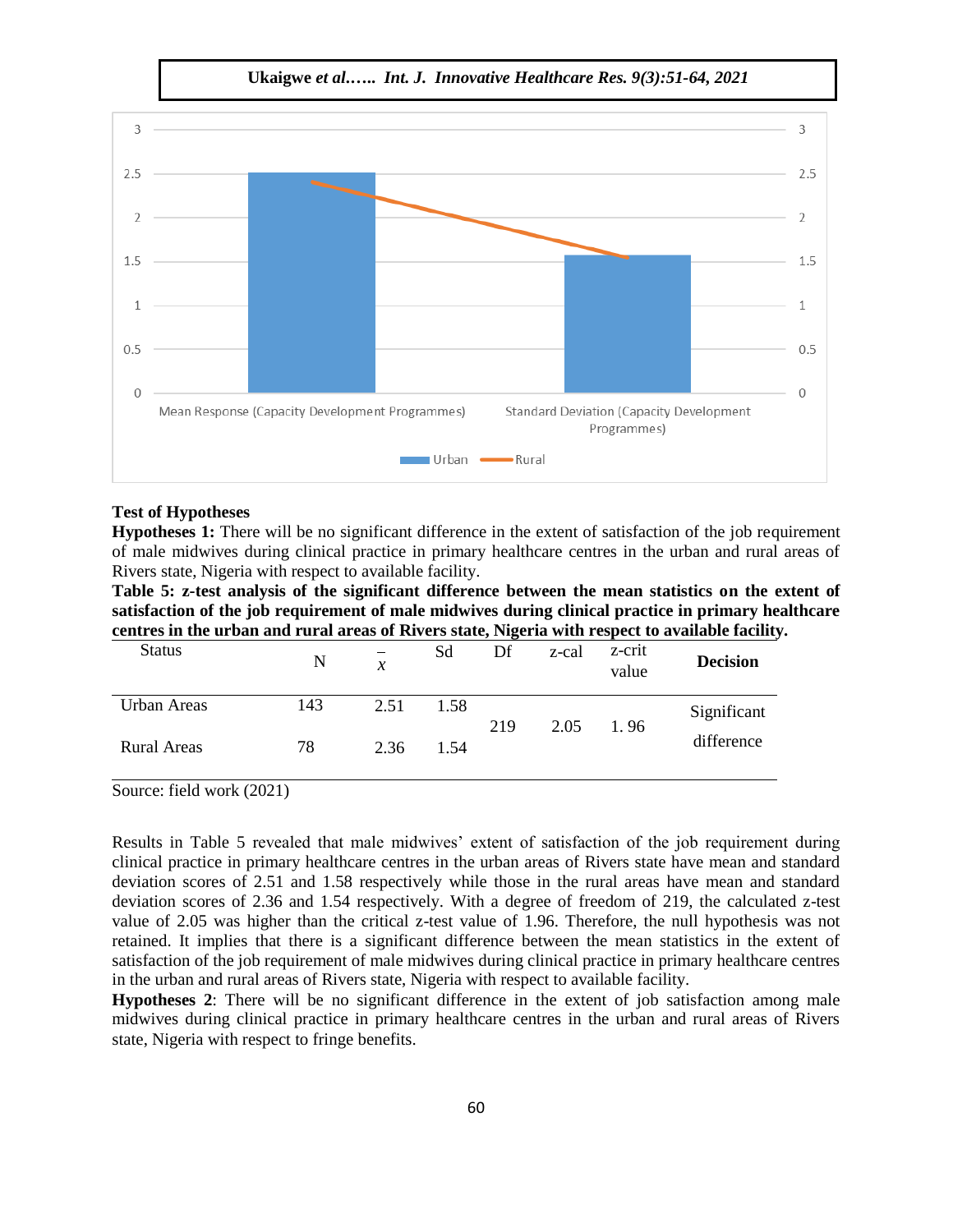| sausiacuon among maie miuwives uuring cinncar practice in primary nearincare centres<br>urban and rural areas of Rivers state, Nigeria with respect to fringe benefits. |     |      |           |    |               |                 |                 |
|-------------------------------------------------------------------------------------------------------------------------------------------------------------------------|-----|------|-----------|----|---------------|-----------------|-----------------|
| <b>Status</b>                                                                                                                                                           | N   |      | Sd        | Df | z-cal         | z-crit<br>value | <b>Decision</b> |
| Urban Areas                                                                                                                                                             | 143 | 2.48 | 1.57      |    |               |                 | N <sub>0</sub>  |
| Rural Areas                                                                                                                                                             | 78  |      | 2.45 1.57 |    | 219 1.68 1.96 |                 | Significant     |
|                                                                                                                                                                         |     |      |           |    |               |                 | difference      |

**Table 6: z-test analysis of the significant difference between the mean statistics on the extent of job satisfaction among male midwives during clinical practice in primary healthcare centres in the** 

Source: field work (2021)

Results in Table 6 revealed that male midwives' extent of job satisfaction during clinical practice in primary healthcare centres in the urban areas of Rivers state, Nigeria with respect to fringe benefits have mean and standard deviation scores of 2.48 and 1.57 respectively while those in the rural areas have mean and standard deviation scores of 2.45 and 1.57 respectively. With a degree of freedom of 219, the calculated z-test value of 1.68 was lower than the critical z-test value of 1.96. Therefore, the null hypothesis was retained. It implies that there is no significant difference between the mean statistics in the extent of job satisfaction among male midwives during clinical practice in primary healthcare centres in the urban and rural areas of Rivers state, Nigeria with respect to fringe benefits.

**Hypotheses 3**: There will be no significant difference in the extent of job satisfaction among male midwives during clinical practice in primary healthcare centres in the urban and rural areas of Rivers state, Nigeria with respect to recognition.

| Table 7: z-test analysis of the significant difference between the mean statistics on the extent of job |
|---------------------------------------------------------------------------------------------------------|
| satisfaction among male midwives during clinical practice in primary healthcare centres in the          |
| urban and rural areas of Rivers state, Nigeria with respect to recognition.                             |

| <b>Status</b>      | N   | $\mathcal{X}$ | Sd   | Df  | z-cal | z-crit<br>value | <b>Decision</b> |
|--------------------|-----|---------------|------|-----|-------|-----------------|-----------------|
| Urban Areas        | 143 | 2.44          | 1.56 | 219 | 1.99  | 1.96            | Significant     |
| <b>Rural Areas</b> | 78  | 2.35          | 1.53 |     |       |                 | difference      |

Source: field work (2021)

Results in Table 7 revealed that male midwives' extent of job satisfaction during clinical practice in primary healthcare centres in the urban areas of Rivers state, Nigeria with respect to recognition have mean and standard deviation scores of 2.44 and 1.56 respectively while those in the rural areas have mean and standard deviation scores of 2.35 and 1.53 respectively. With a degree of freedom of 219, the calculated z-test value of 1.99 was higher than the critical z-test value of 1.96. Therefore, the null hypothesis was not retained. It implies that there is a significant difference between the mean statistics in the extent of job satisfaction among male midwives during clinical practice in primary healthcare centres in the urban and rural areas of Rivers state, Nigeria with respect to recognition.

**Hypothesis** 4: There will be no significant difference in the extent of job satisfaction among male midwives during clinical practice in primary healthcare centres in the urban and rural areas of Rivers state, Nigeria with respect to capacity development programme.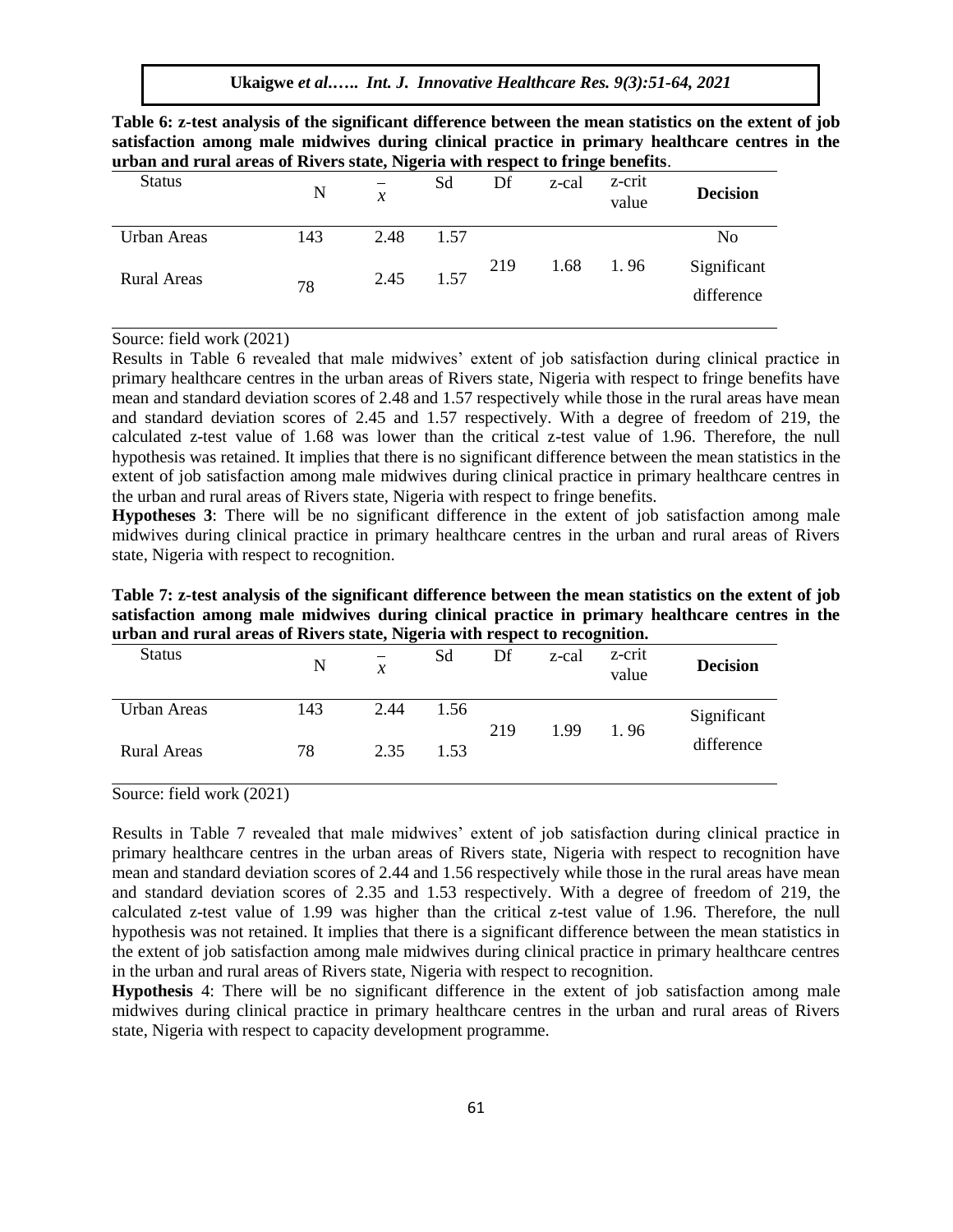|               |                          |    |    |       |                           | Table 8: z-test analysis of the significant difference between the mean statistics on the extent of job<br>satisfaction among male midwives during clinical practice in primary healthcare centres in the |  |
|---------------|--------------------------|----|----|-------|---------------------------|-----------------------------------------------------------------------------------------------------------------------------------------------------------------------------------------------------------|--|
|               |                          |    |    |       |                           | urban and rural areas of Rivers state, Nigeria with respect to capacity development programme.                                                                                                            |  |
| <b>Status</b> | $\overline{\phantom{0}}$ | Sd | Df | z-cal | z-crit<br>$\sim$ $\sim$ 1 | <b>Decision</b>                                                                                                                                                                                           |  |

| Status      | N   | $\mathcal{X}$ | Sа   | DΓ  | z-cai | Z-CIIU<br>value | <b>Decision</b> |
|-------------|-----|---------------|------|-----|-------|-----------------|-----------------|
| Urban Areas | 143 | 2.51          | 1.58 | 219 | 207   | 1.96            | Significant     |
| Rural Areas | 78  | 2.41          | 1.55 |     |       |                 | difference      |

Source: Field Work (2021)

Results in Table 8 revealed that male midwives' extent of job satisfaction during clinical practice in primary healthcare centres in the urban areas of Rivers state, Nigeria with respect to capacity development programme have mean and standard deviation scores of 2.51 and 1.58 respectively while those in the rural areas have mean and standard deviation scores of 2.41 and 1.55 respectively. With a degree of freedom of 219, the calculated z-test value of 2.07 was higher than the critical z-test value of 1.96. Therefore, the null hypothesis was not retained. It implies that there is a significant difference between the mean statistics in the extent of job satisfaction among male midwives during clinical practice in primary healthcare centres in the urban and rural areas of Rivers state, Nigeria with respect to capacity development programme.

#### **DISCUSSION OF FINDINGS**

## **Extent of facility availability for male midwives during clinical practice in primary healthcare centres in Rivers state, Nigeria**

The findings revealed extent of facility availability for male midwives during clinical practice in primary healthcare centres in Rivers state, Nigeria as follows: High extent of WASH (Water, Sanitation and Hygiene) facility during clinical practice; high extent of access to resuscitation protocol during clinical practice, low extent of access to suction machines during clinical practice, high extent of access to functional newborn-specific bag and masks during clinical practice, low extent of availability of Personal Protective Equipment (PPE) during clinical practice, low extent of available PPE quality during clinical practice, low extent of access to drum pads during clinical practice, high extent access to 2% xylocaine during clinical practice, low extent of access to gestation calculator during clinical practice. This is in line with the findings Killam and Carter (2010) which cited limited resources and shortage of staff which lead to male midwives during clinical practice covering the shortage instead of upskilling since they were assigned to work similar to qualified midwives. This is also in tandem with the findings of Bremnes, *et al*. (2018) who reported that there is obvious lack of equipment and facilities. Additionally, the clinic lacked everything from essential supplies like gloves, masks, syringes and catheters, to more advanced material like digital monitors of blood pressure and fetal heart rate. The lack of equipment endangers both the midwives and their patients coupled with overwork and risk of infections for male midwives, and poor monitoring, delays in treatment and unnecessary complications for the patients. They were convinced that if they had better and more available equipment, they would feel safer. More advanced equipment would also make it possible for them to monitor and follow-up patients more adequately and make it easier to determine which patients' need their help the most (Bremnes, *et al*., 2018). Therefore, Gemuhay, *et al* (2019) reiterated that the hospitals must ensure adequate staffing and resources to support quality clinical practice for male midwives and other health workers.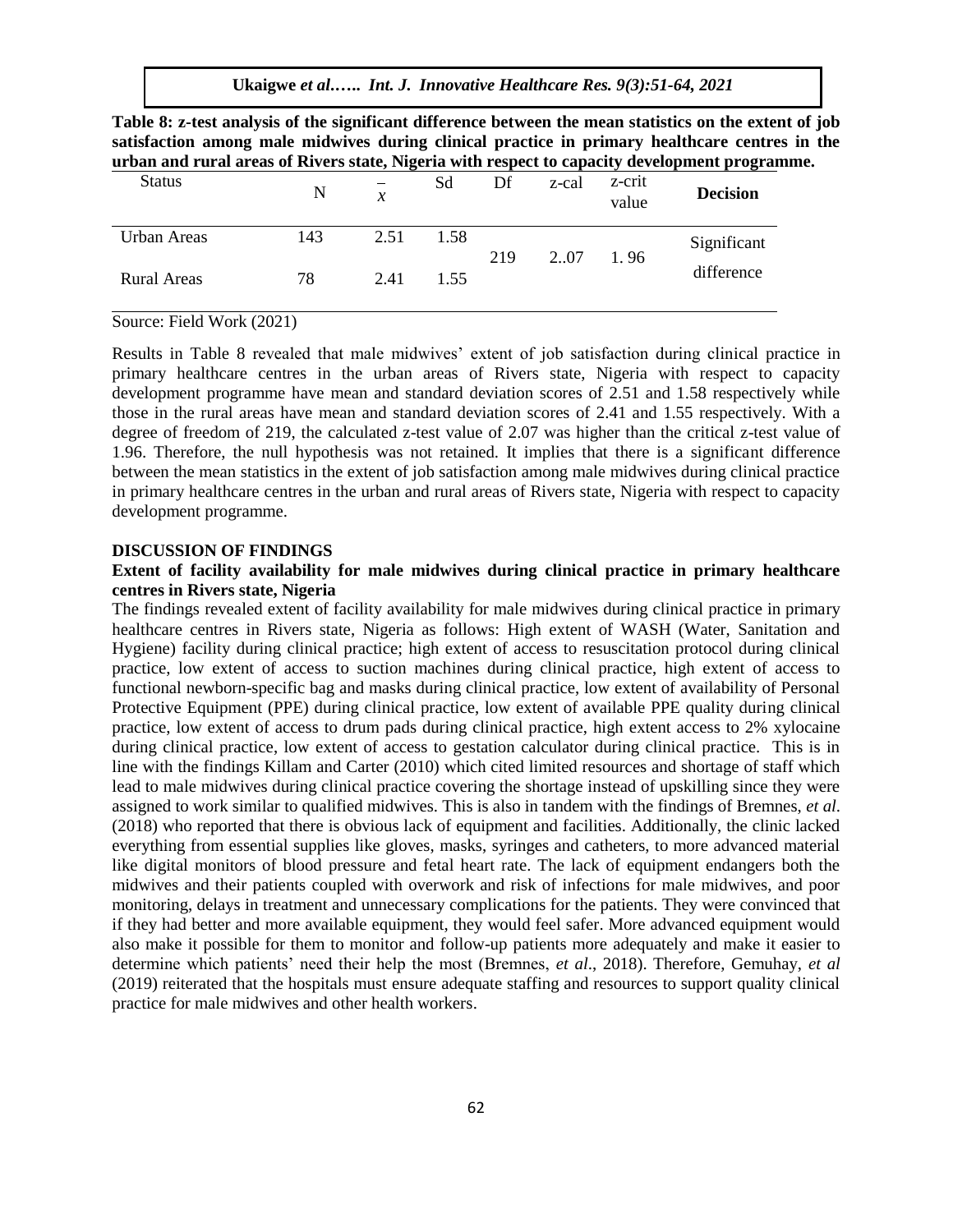## **Extent of fringe benefits for male midwives during clinical practice in primary healthcare centres in Rivers state, Nigeria**

The finding revealed Extent of fringe benefits for male midwives during clinical practice in primary healthcare centres in Rivers state, Nigeria as follows: Low extent of risk allowance during clinical practice, low extent of accommodation allowance during clinical practice, high extent of location allowance during clinical practice, high extent of qualification allowance during clinical practice, high extent of annual leave entitlements during clinical practice, high extent of salary for the past 12 months during clinical practice. This is in line with the findings of Bremnes, *et al*. (2018) who reported that the male midwives also found it problematic that they were not compensated for working overtime, and this contributed to them feeling even more devalued in their work. Lack of other incentives for working, like tea or compensation for transport when staying late, enhanced this feeling.

# **Extent of male midwives recognition during clinical practice in primary healthcare centres in Rivers state, Nigeria**

The finding revealed Extent of male midwives' recognition during clinical practice in primary healthcare centres in Rivers state, Nigeria as follows: High extent in the role of childbirth preparation classes, high\ extent of working with other health professionals during clinical practice, low extent of the role of carrying out screening tests during clinical practice. low extent in the role of assisting women in labour during clinical practice, low extent in the role of providing emotional support to patients during clinical practice, low extent in the role of examining pregnant women during clinical practice. Others are: low extent in the role of monitoring pregnant women during clinical practice, low extent in the role of assessing care requirements during clinical practice, high extent in the role of supporting vulnerable families during clinical practice as well as high extent in the role of antenatal documentation during clinical practice.

# **Extent of capacity development programme for male midwives during clinical practice in primary healthcare centres in Rivers state, Nigeria**

The finding revealed Extent of capacity development programme for male midwives during clinical practice in primary healthcare centres in Rivers state, Nigeria as follows: High extent of in-service training during clinical practice, low extent of net-based mentorship programme during clinical practice, high extent of face-to-face mentorship programme during clinical practice, high extent of workshops during clinical practice as well as low extent of seminars during clinical practice. This is similar to the findings of Bremnes, *et al*. (2018) who reported that opportunities for further education and promotions are limited, and the male midwives felt that this makes it harder for them to gather motivation for their work. The midwives reported that the few trainings and update courses that actually are arranged are unavailable to them, either because they are too busy working in the wards or because the people who work in administration are prioritized. More access to trainings and possibilities for career advancement would motivate them more and make them able to perform better at work.

#### **CONCLUSION**

Based on the findings of this study, it can be concluded that for the profession of midwifery to be attracted to young men as a career path, male midwives clinical practice will remain a subject of discourse. Also, for the midwifery practice in Rivers state, Nigeria to flourish in terms of attending to mothers and vulnerable families, the measurement and evaluation of job satisfaction of both male and female midwives will do a very good job. It is possible to meet the target of having sufficient number of midwives, especially male midwives in the profession of healthcare when extent of: available facility; fringe benefits; recognition and capacity development programmes are looked into by major stakeholders in primary healthcare service delivery across the 23 Local Government Areas of Rivers state, Nigeria.

#### **RECOMMENDATIONS**

In the light of the discoveries made in this study, the following recommendations were made:

1. Clinical practice of male midwives should be enhanced.